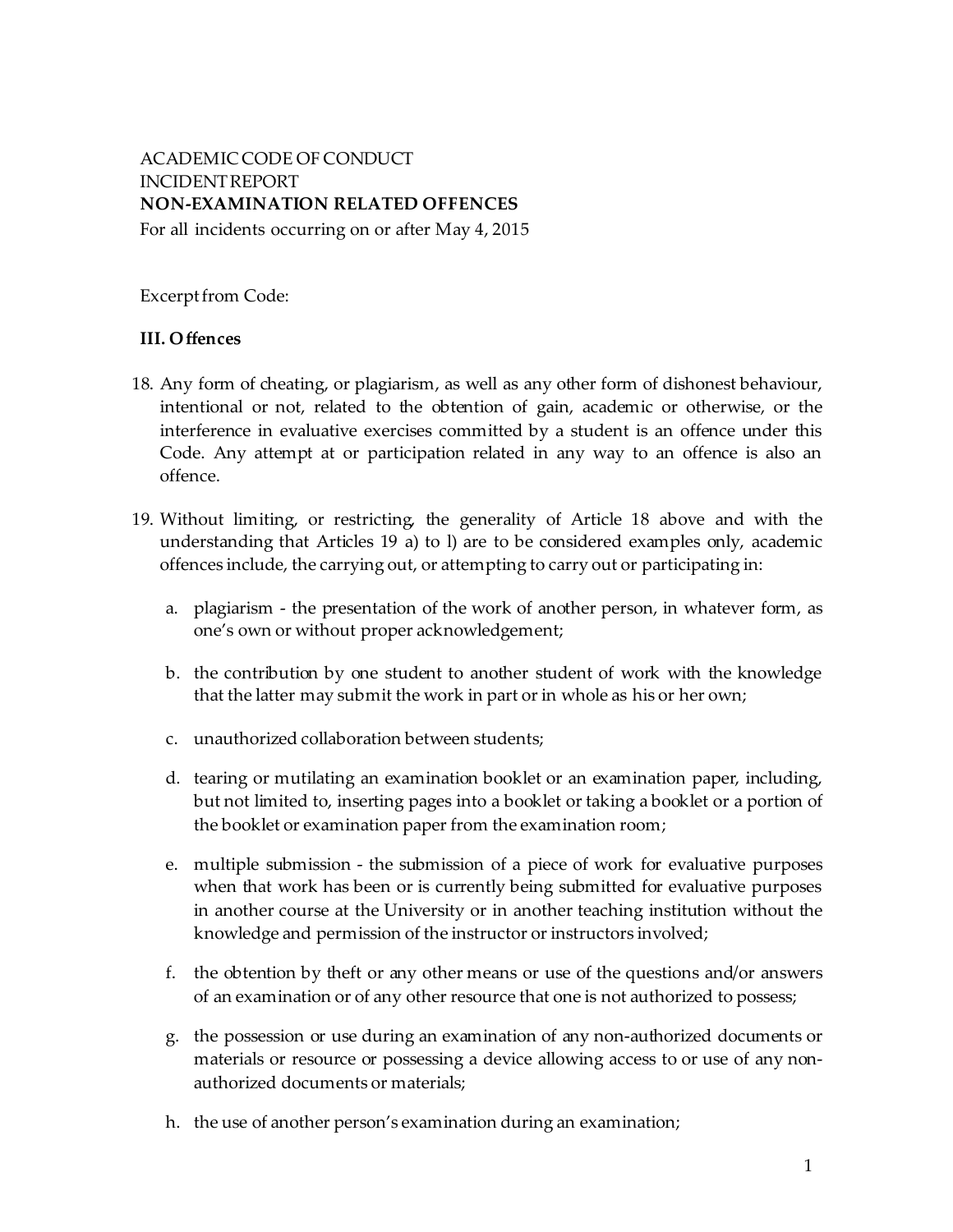- i. communication with anyone other than an invigilator during an examination or the obtention of any non-authorized assistance during an examination;
- j. impersonation assuming the identity of another person or having another person assume one's own identity;
- k. the falsification of a document, in particular a document transmitted to the University or a document of the University, whether transmitted or not to a third party, whatever the circumstances;
- l. the falsification or fabrication of a fact or data or a reference to a source in a work.

### **IV. Procedures**

#### **General Provisions Governing Evaluative Exercises**

- 26. It is the responsibility of members of the University to uphold academic integrity. As such, any member of the University who has reasonable grounds to believe that a student has committed an offence pursuant to this Academic Code of Conduct will promptly report his or her findings to the appropriate authority as defined in Articles 29 to 31 or 35 to 36 of this Academic Code of Conduct.
- 27. A member of the University who identifies the alleged academic misconduct may not, on his or her own authority, impose a sanction upon a student. Rather, alleged offences shall be handled only as set forth in this Academic Code of Conduct.
- 28. Every examination paper shall expressly list the materials and equipment that a student is permitted to have and use during the examination and shall indicate any special conditions relating to the examination.
- 29. An instructor, supervisor, re-evaluator or administrator who, in the course of grading a student's work or through any other means, has reasonable grounds to believe that a student has committed an offence pursuant to this Academic Code of Conduct shall complete an Academic Code of Conduct Incident Report ("Incident Report"), see Appendix A. The instructor, supervisor, re-evaluator or administrator shall forward the Incident Report to the Dean.
- 30. A Teaching Assistant who, in the course of grading a student's work or through any other means, has reasonable grounds to believe that a student studying or working under his or her direction has committed an offence pursuant to this Academic Code of Conduct shall inform the instructor of the course within which the alleged offence occurred. If the instructor believes that there are reasonable grounds to support that such alleged offence occurred, the instructor shall forward the Incident Report to the Dean.
- 31. Should a person other than an instructor, a supervisor, a re-evaluator, an administrator, a Teaching Assistant or an invigilator of a centrally supervised examination have